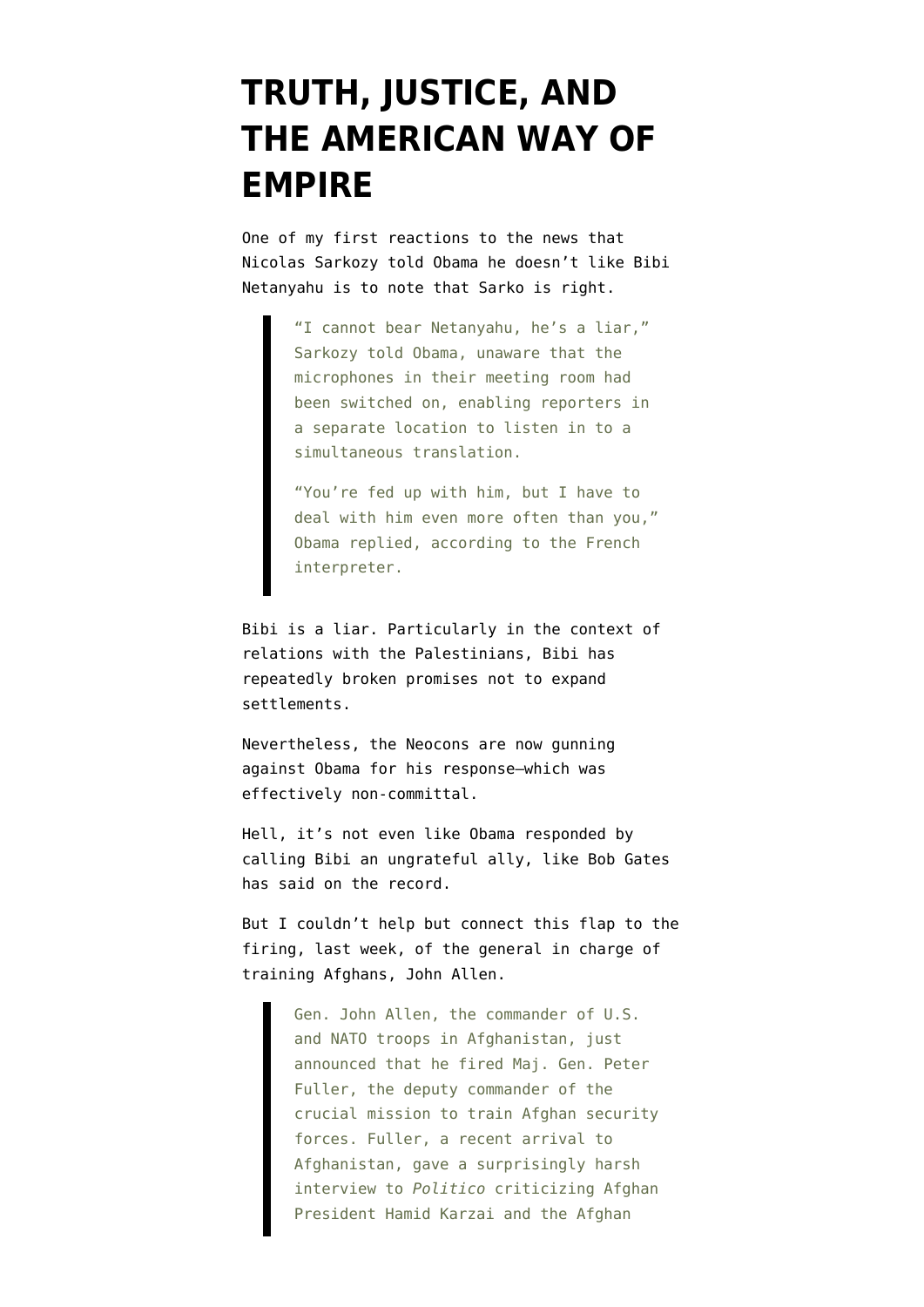generals he mentors as "[isolated from](http://www.politico.com/news/stories/1111/67523.html) [reality.](http://www.politico.com/news/stories/1111/67523.html)"

Allen is having none of it. "These unfortunate comments are neither indicative of our current solid relationship with the government of Afghanistan, its leadership, or our joint commitment to prevail here in Afghanistan," Allen said in a statement.

His crime? [Pointing out](http://www.politico.com/news/stories/1111/67523.html) how ungrateful Hamid Karzai is for our efforts in Afghanistan (which is pretty similar to what Gates did with Bibi).

> A senior U.S. Army officer in Afghanistan called key elements of the government "isolated from reality," said they don't appreciate America's sacrifice for their nation and offered up some choice words for President Hamid Karzai.

[snip]

The two-star general flashed irritation when he brought up Karzai's recent remarks that Afghanistan would side with Pakistan in a war against the U.S., blasting the president's comments as "erratic," and adding, "Why don't you just poke me in the eye with a needle! You've got to be kidding me … I'm sorry, we just gave you \$11.6 billion and now you're telling me, 'I don't really care'?"

Now, frankly, I think Allen mistook our own actions for generosity rather than strategic self-interest. Gates, at least, seemed to acknowledge that we would continue to support Israel anyway out of our own (misguided) selfinterest.

But it seems worth note that we are increasingly whining about the ungrateful response to our exercise of self-interest. And then trying to